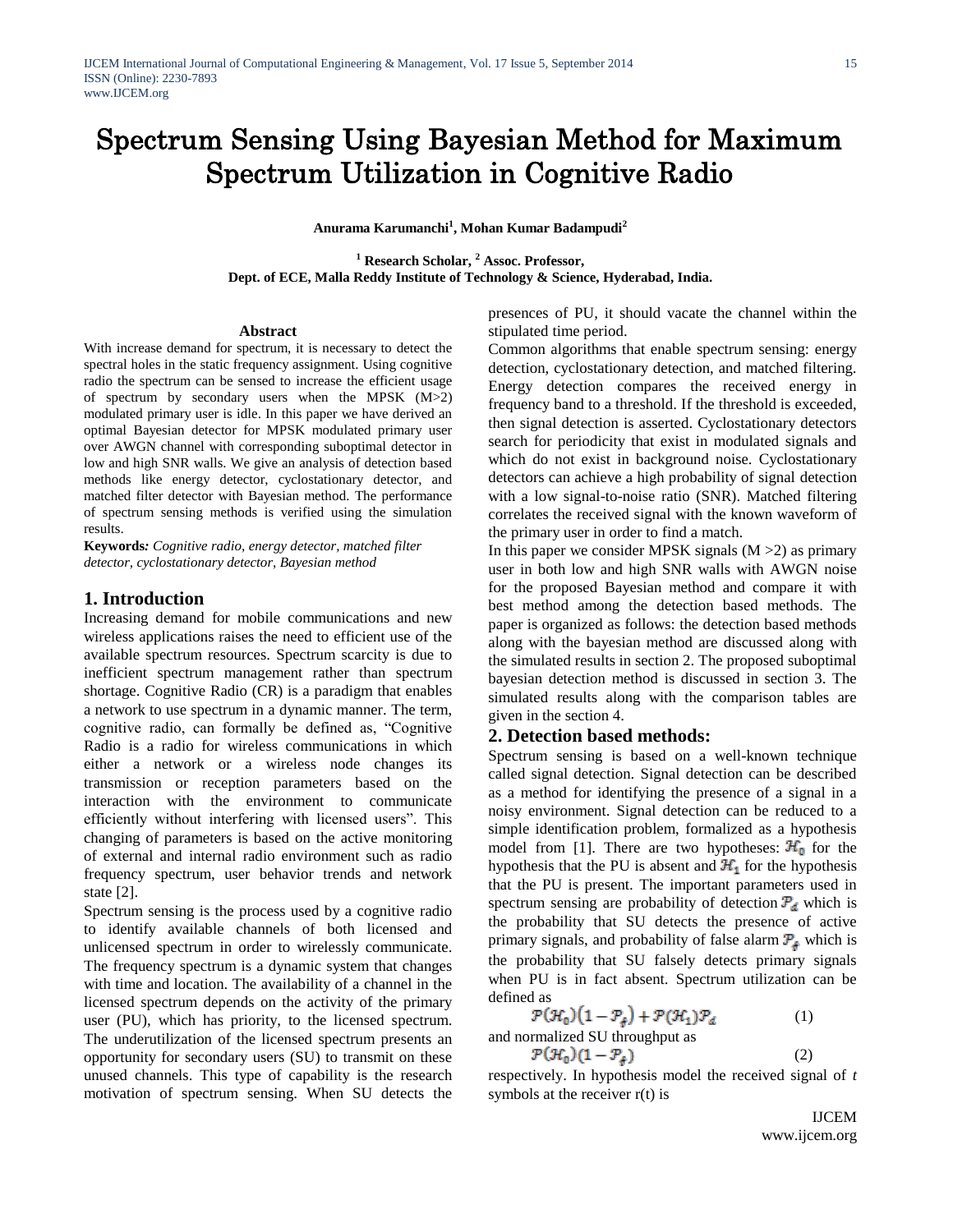IJCEM International Journal of Computational Engineering & Management, Vol. 17 Issue 5, September 2014 ISSN (Online): 2230-7893 www.IJCEM.org

$$
r(t) = \begin{cases} n(t), & \mathcal{H}_0 \\ h e^{j\phi_n(t)} + n(t), & \mathcal{H}_1 \end{cases}
$$
 (3)

Where  $n(t) = n_c(t) + j n_s(t)$  is the complex AWGN with variance  $N_0$ ,  $n_c(t)$  and  $n_s(t)$  are respectively the real and imaginary parts of  $n(t)$ <br>  $\phi_n(t) = \frac{2n\pi}{M}, n = 0, 1, ..., ..., ..., M - 1$  with with equiprobability, h is the propagation channel that is assumed to be constant within the sensing period.

#### 2.1. Energy detector

Energy detection is an optimal way to detect primary signals when priori information of the primary signal is unknown to secondary users. It measures the energy of the received waveform over a specified observation time. The energy detector consists of square law device followed by a finite time integrator[4]. The noise pre-filter serves to limit the noise bandwidth; the noise at the input to squaring device has a band-limited, flat spectral density. A threshold value is required for the comparison of the energy found by the detector. Energy greater than the threshold values indicates the presence of the primary user. Energy is calculated as

$$
\mathbf{E} = \sum_{n=0}^{N} |\mathbf{x}(n)|^2 \tag{4}
$$

The energy detector is now compared to a threshold  $ε$  for checking which hypothesis turns out to be true.

$$
E > \varepsilon \Rightarrow \mathcal{H}_1
$$
  
\n
$$
E > \varepsilon \Rightarrow \mathcal{H}_0
$$
 (5)

Under hypothesis  $\mathcal{H}_0$  the probability of false alarm  $\mathcal{P}_\epsilon$  can be calculated as

$$
\mathcal{P}_{\mathbf{f}} = \mathcal{Q}\left(\left(\frac{\varepsilon}{\sigma_{\mathbf{n}}^2} - 1\right)\sqrt{\mathbf{N}}\right) \tag{6}
$$

Similarly, under hypothesis  $\mathcal{H}_1$ , the probability of detection  $\mathcal{P}_d$ 

$$
\mathcal{P}_d = \mathcal{Q}\left\{ \left( \frac{\varepsilon}{\sigma_n^2} - (\gamma + 1) \right) \sqrt{\frac{N}{2\gamma + 1}} \right\} \tag{7}
$$



Fig 1: Energy detector method

The simulation result of the energy detector compared with the theoretical values is as shown in Fig 2. The energy detector performance is good in Low SNR walls and worst in High SNR walls.



Fig 2: Detection probability vs false alarm probability of energy detector for 8PSK primary signal over AWGN channel in low SNR walls

This periodicity trend is used for analyzing various signal processing tasks such as detection, recognition and estimation of received signals.



Fig 3: Principle of Cyclostationary method

In order to implement the cyclostationary detector steps are to be followed as

- 1) Determine the cyclic frequency for the signal, carrier frequency, window size, overlap number and fft size.
- 2) The signal say  $x(t)$  is shifted in time domain by α/2 and α/2.
- 3) Both of the shifted signals are multiplied by a sliding window (hamming window).
- 4) Find Fourier transform of the windowed signals.
- 5) Spectral correlation function for each frame is found out and then it is normalized by its mean.
- 6) Maximum of the spectral correlation function is found and compared to a threshold to find the presence of a primary user.

The probability of false alarm for cyclostationary detection method is given [5] as

$$
\mathcal{P}_{\mathbf{f}} = \exp\left(-\frac{(2N+1)\varepsilon^2}{2\delta^4}\right) \tag{8}
$$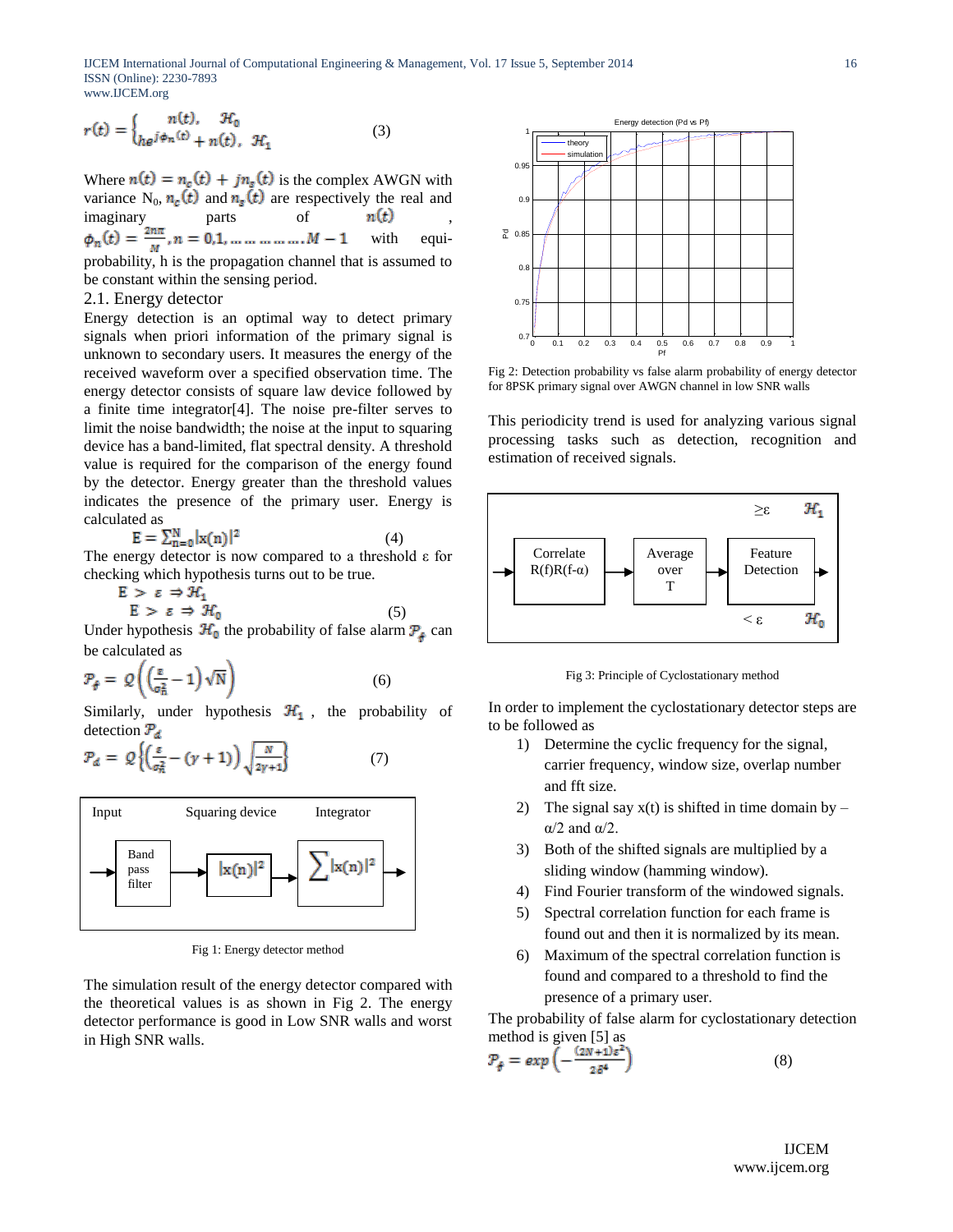From the above equation the threshold  $\varepsilon$  can be calculated as

$$
\varepsilon = \sqrt{\frac{2\delta^4}{(2N+1)}\ln\left(\mathcal{P}_{\oint}\right)}\tag{9}
$$

The threshold value is used to calculate the probability of detection as

$$
\mathcal{P}_d = \mathcal{Q}\left(\sqrt{\frac{2\gamma}{\delta^2}, \frac{\varepsilon}{\delta_b}}\right)
$$
  
where,  $\delta_b = \frac{(2\gamma + 1)\delta^4}{2N + 1}$  (10)

where  $\delta$ ' is the variance of the received signal, 'N' is the number of samples values of the signal and  $\gamma'$  is the SNR.

This method performances better for low SNR walls but as the values of SNR walls increases there is a larger deviation of the values between the theoretical and simulated values as shown in the Fig 4 and Fig 5.



Fig 4: Detection probability vs false alarm probability of cyclostationary detector for 8PSK primary signal over AWGN channel in low SNR walls for  $SNR = -15dB$ 



Fig 5: Detection probability vs false alarm probability of cyclostationary detector for 8PSK primary signal over AWGN channel in low SNR walls for  $SNR = -10dB$ 

Since all cyclic frequencies are calculated so the computational complexities is higher than the energy detector and is not susceptible to noise levels as energy detection. This method is based on exploiting the cyclostationarity feature of primary signals, but it does not make full use of the characteristics of the modulated signals.

#### 2.3. Matched filter detection method

The matched filter technique is very important in communications as it is an optimum filtering technique which maximizes the signal to noise ratio (SNR). It is a linear filter and prior knowledge of the primary user signal is very essential for its operation. The operation performed is equivalent to the correlation.



Fig 6: Principle of Matched filter operation

The transmitted signal is passed through the channel where the additive white Gaussian noise is getting added to the signal and the outputted the mixed signal. The mixed signal is given as input to the matched filter. The matched filter is convolved with the impulse response of the matched filter and the output is then compared with the threshold of the primary user detection. The signal component at the output of the filter in [6], at observation time instant T is given by

$$
s(T) = \frac{1}{2\pi} (r(t))^2 = Energy \tag{11}
$$

The threshold of signal is determined as in []. Estimate the energy of the signal and reduce it to half, fix it as a threshold.

This method requires perfect a prior knowledge of the primary users feature such as bandwidth, frequency, modulation type, etc. to demodulate the received signals. Therefore it needs dedicated signal receivers for each signal type that leads to implementation complexity and large power consumption it's very impractical to implement in cognitive radios which is illustrated in the simulation results as shown in the Fig 7.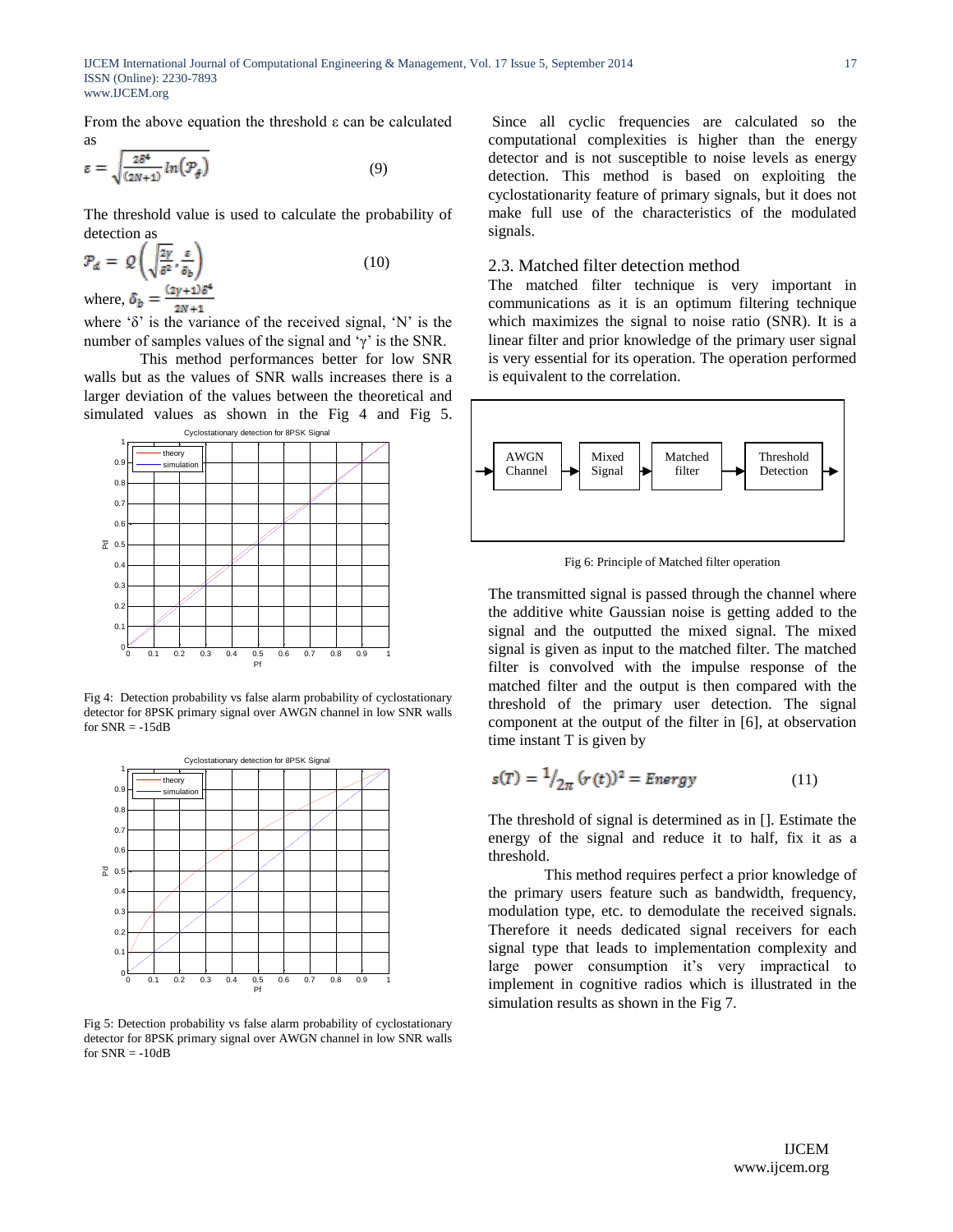

Fig 7: Theoretical detection probability vs false alarm probability of matched filter detector for 8PSK primary signal over AWGN channel in low SNR walls.

From all the three detection based methods, energy detection is the best. So we compare the proposed Bayesian method and the approximate Bayesian method with the energy detector for 8PSKprimary signals over AWGN channel in both low and high SNR walls.

#### 2.4. Bayesian detection method

Detector for binary hypothesis testing is based on the Bayesian rule is to compute the likelihood ratio test and then it is compared with threshold to take the decision of whether secondary user (SU) can use the network or not as in [11]. The likelihood ratio test (LRT) can be defined as:

$$
T_{LRT} = \frac{p(r|\mathcal{H}_1)}{p(r|\mathcal{H}_0)}\tag{12}
$$

Based on the Bayesian rule, it is convenient to derive the likelihood ratio test for optimal detector (BD) as:

$$
T_{LRT}(r) \lessgtr \varepsilon \tag{13}
$$

Where

$$
\varepsilon = \frac{p(\mathcal{H}_0)(c_{10} - c_{00})}{p(\mathcal{H}_1)(c_{01} - c_{11})} \tag{14}
$$

If  $C_{00} = C_{11} = 0$  and  $C_{01} = C_{10}$ , which is a uniform cost assignment (UCA)

$$
\varepsilon = \frac{p(\mathcal{H}_0)}{p(\mathcal{H}_1)}\tag{15}
$$

As the spectrum is underutilized in Cognitive radio networks it is likely that  $p(\mathcal{H}_0) > p(\mathcal{H}_1)$ .

## **3. Proposed method: Suboptimal Bayesian Detector**

 If N is sufficiently large, according to central limit theorem (CLT), sum of all the independent identical distributed random variables can be approximated by a

Gaussian distribution. Therefore, based on the optimal detector (BD) described, we can derive the Approximate Bayesian detector (ABD) structure through the approximations in the low and high SNR regimes. We also give the theoretical analysis (detection performance) for the suboptimal detector to detect complex MPSK ( $M = 2$ and  $M > 2$ ) in low and high SNR walls compare with the results for real 8PSK primary signals.

## 3.1. Approximation in low SNR Region

 We study the approximation of our proposed detector for 8PSKmodulated primary signals in the low SNR regime. Through approximation, the detector structure becomes:

$$
\frac{1}{N} \sum_{k=0}^{N-1} \sum_{n=0}^{M-1} \left( \Re[r(k)h^* e^{-j\emptyset_n(k)}] \right)^2 \leq \frac{MN_0^2}{4} \left( \gamma + \frac{\ln \varepsilon}{N} \right) (16)
$$

The proposed detector is an energy detector in the low SNR regime for MPSK signals (M> 2). The detector can be normalized to

$$
T_{L \, ABD \, \lrcorner 1} = \frac{1}{N} \sum_{k=0}^{N-1} |r(k)|^2 \, \lessgtr \, \frac{N_0}{\gamma} \left( \gamma + \frac{\ln \varepsilon}{N} \right) \tag{17}
$$

When the signal is BPSK, the detector is equivalent to

$$
T_{L\text{ABD}_1} = \frac{1}{N|h|^2} \sum_{k=0}^{N-1} (\Re[r(k)h^*])^2 \leq \frac{N_0}{2\gamma} \left(\gamma + \frac{\ln \varepsilon}{N}\right) (18)
$$
  
3.2 Approximation in high SNR Region

Through approximation in the high SNR regime, the detector structure (H-ABD) becomes

$$
T_{H\_ABD} = \frac{1}{N} \sum_{k=0}^{N-1} \ln \left( \sum_{n=0}^{M/2-1} e^{\frac{2}{N_0} \Re[r(k) \hbar^* e^{-j\phi_n(k)}]} \right) \lessgtr \gamma + \ln M + \frac{\ln \varepsilon}{N}
$$
\n(19)

The suboptimal BD detector employs the sum of received signal magnitudes to detect the presence of primary signals in the high SNR regime, which indicates that energy detector is not optimal in this regime. Similar to the derivation we can derive the suboptimal detector as shown in which also uses the sum of the real part of the received signal magnitudes to detect primary signals.

The detector H- ABD is as follows:

$$
T_{H_{ABD}} = \frac{1}{N} \sum_{k=0}^{N-1} |\Re[r(k)h^*]| \lessgtr \frac{N_0}{2} \left(\gamma + \ln 2 + \frac{\ln \varepsilon}{N}\right)
$$
\n(20)

## **4. Simulation results:**

It is assumed that the primary network operates on a channel. The  $P_d$  versus  $P_f$  values of Energy detector,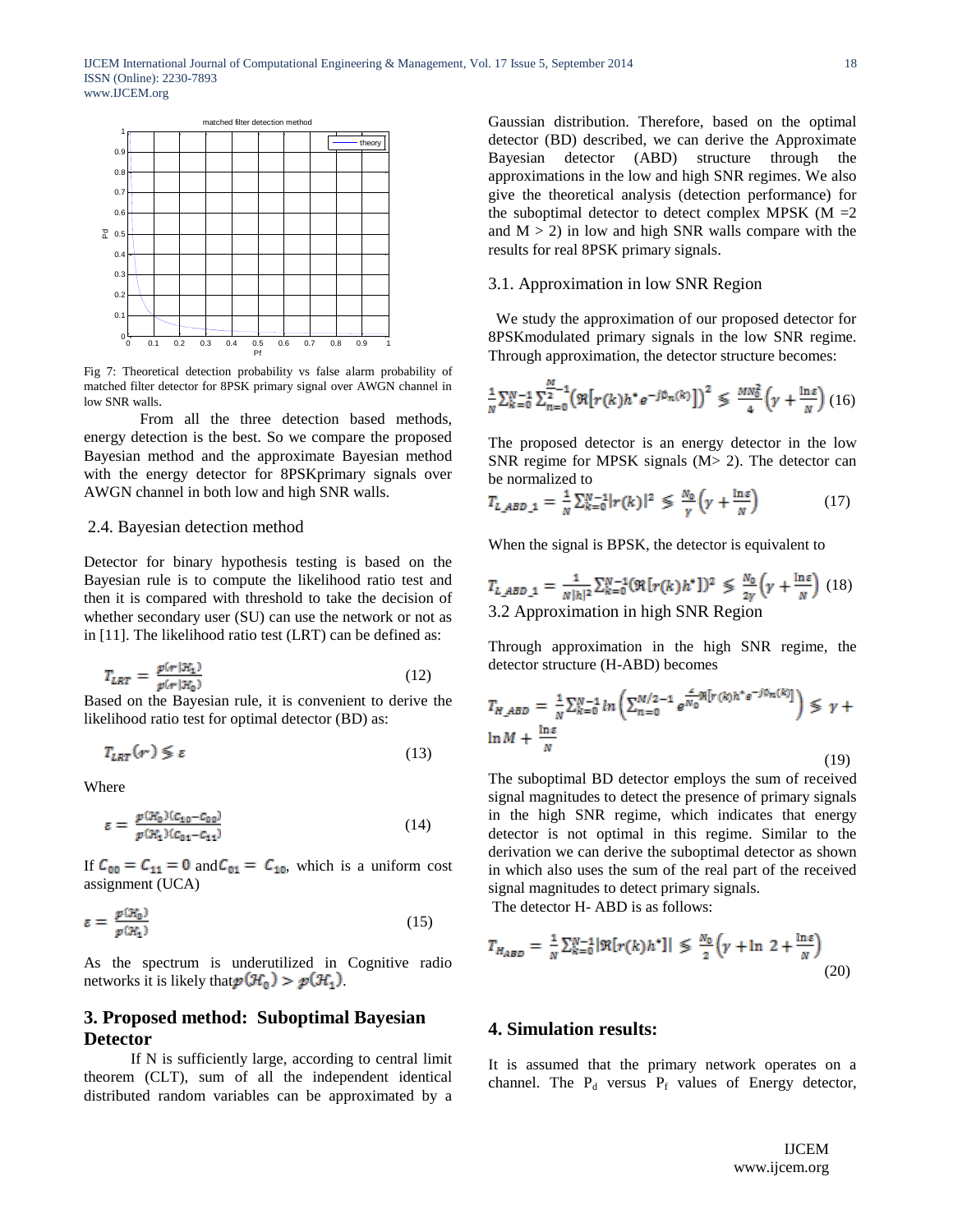cyclostationary detector and matched filter methods are shown in Fig 2, Fig 4, Fig 5 and Fig 6 in low SNR walls over AWGN channel. From the results it is clear that the energy detector performances better in low SNR walls. In this section, we study the performance of ED, BD and ABD over AWGN channels for 8PSK modulated primary signals.

## 4.1 Low SNR walls



Fig 8: Detection probability vs SNR (dB) for 8PSK modulated primary user over AWGN channel in low SNR walls



Fig 9: False alarm probability vs SNR (dB) for 8PSK modulated primary user over AWGN channel in low SNR walls

The numbers of samples taken are 5000 for low SNR walls over AWGN channel and the values of detection probability and false alarm probabilities are of L-ABD, BD and ED are compared as shown in Table 1. The performance of the L-ABD is better than that of EB and BD.

Table 1: Comparison of detection and false alarm probabilities

| <b>SIMULATION OF 8PSK</b> |                                 |           |            |                            |           |            |  |
|---------------------------|---------------------------------|-----------|------------|----------------------------|-----------|------------|--|
|                           | <b>Probability of detection</b> |           |            | Probability of false alarm |           |            |  |
| <b>SNR</b> values         | ED                              | <b>BD</b> | <b>ABD</b> | ED                         | <b>BD</b> | <b>ABD</b> |  |
| $-22$                     | 0.2786                          | 0.20      | 0.0961     | 0.40                       | 0.4       | 0.3062     |  |
| $-21$                     | 0.3205                          | 0.30      | 0.1494     | 0.39                       | 0.38      | 0.2971     |  |
| $-20$                     | 0.3716                          | 0.40      | 0.2393     | 0.38                       | 0.36      | 0.2883     |  |
| $-19$                     | 0.4345                          | 0.50      | 0.3841     | 0.37                       | 0.34      | 0.2798     |  |
| $-18$                     | 0.5112                          | 0.60      | 0.5884     | 0.36                       | 0.32      | 0.2715     |  |
| $-17$                     | 0.6024                          | 0.70      | 0.8087     | 0.35                       | 0.3       | 0.2633     |  |
| $-16$                     | 0.7051                          | 0.80      | 0.9543     | 0.34                       | 0.28      | 0.2551     |  |

## 4.2 High SNR walls

The numbers of samples taken are 10 for high SNR walls over AWGN channel and the values are as shown in Table 2. The detection probability and false alarm probability are as shown in Fig 10 and Fig 11.



Fig 10: Detection probability vs SNR (dB) for 8PSK modulated primary user over AWGN channel in high SNR walls



Fig 11: False alarm probability vs SNR (dB) for 8PSK modulated primary user over AWGN channel in high SNR walls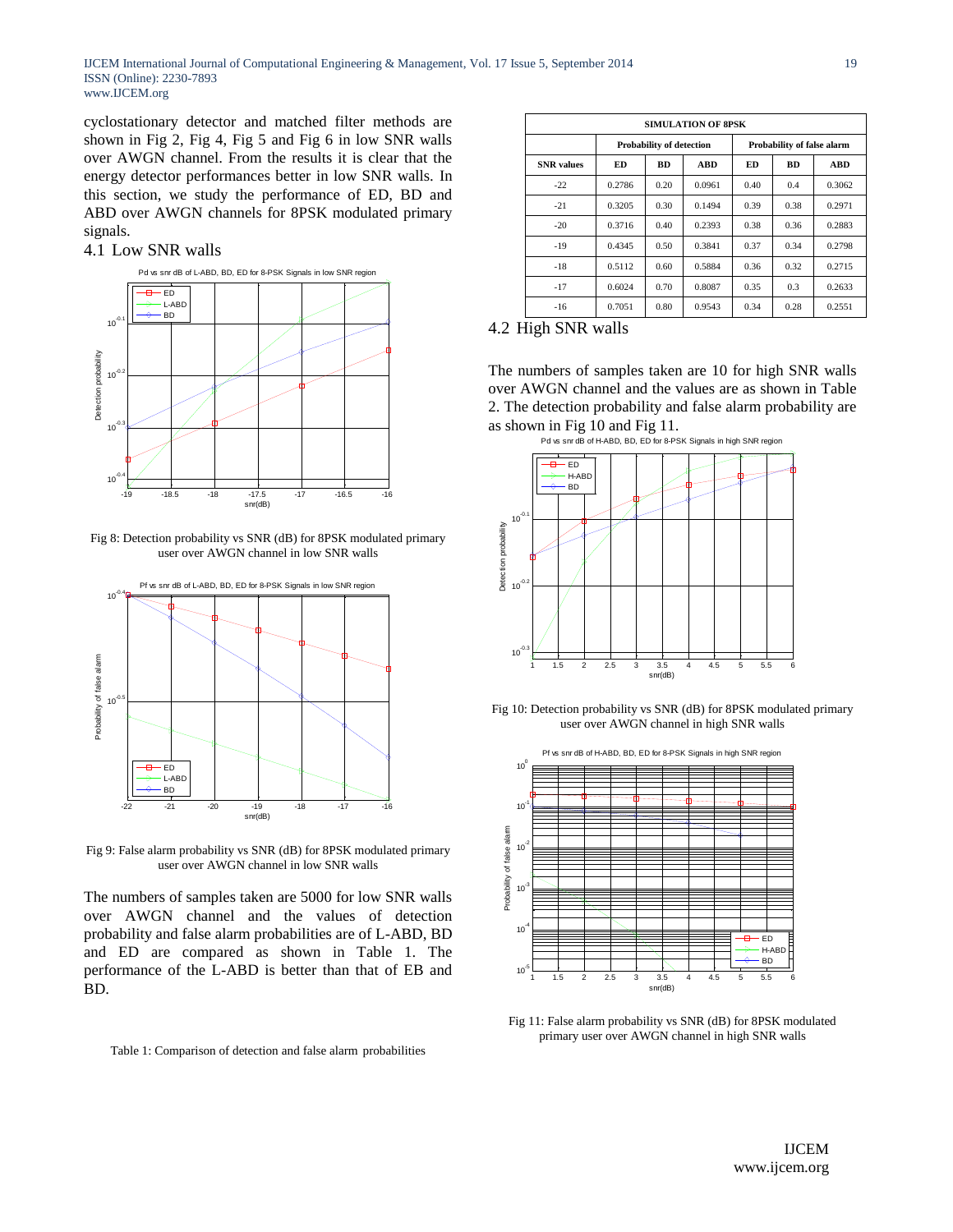

Fig 12: Spectrum utilization of 8PSK modulated primary signal over AWGN channel in High SNR walls



Fig 13: Secondary users' throughput of 8PSK modulated primary signal over AWGN channel in High SNR walls

Table 2: Comparison of detection and false alarm probabilities

| SIMULATION OF 8PSK      |                          |           |          |                            |           |             |  |
|-------------------------|--------------------------|-----------|----------|----------------------------|-----------|-------------|--|
|                         | Probability of detection |           |          | Probability of false alarm |           |             |  |
| <b>SNR VALUES</b>       | ED                       | <b>BD</b> | ABD      | ED                         | <b>BD</b> | ABD         |  |
| 1                       | 0.697762                 | 0.7       | 0.491343 | 0.2                        | 0.1       | 0.002137555 |  |
| $\overline{2}$          | 0.790801                 | 0.75      | 0.685567 | 0.18                       | 0.08      | 0.00050608  |  |
| $\overline{\mathbf{3}}$ | 0.85211                  | 0.8       | 0.83827  | 0.16                       | 0.06      | 7.33E-05    |  |
| $\overline{4}$          | 0.893775                 | 0.85      | 0.937841 | 0.14                       | 0.04      | 5.19E-06    |  |
| 5                       | 0.92211                  | 0.9       | 0.983567 | 0.12                       | 0.02      | 1.29E-07    |  |
| 6                       | 0.941377                 | 0.95      | 0.997261 | 0.1                        | $\Omega$  | 6.71E-10    |  |

The performance of H-ABD is better than that of BD and ED, having better Pd values avoiding the interference of secondary users with the primary users. The false alarm values are very much less, providing opportunity for the secondary users to utilize the spectrum efficiently. The secondary user throughput has been increased and is as shown in Fig 13 and tabulated in Table 3.

Table 3: Comparison of spectrum utilization and SU throughput

|                |            | <b>SPECTRUM UTILIZATION</b> | <b>SU THROUGHPUT</b> |       |           |             |
|----------------|------------|-----------------------------|----------------------|-------|-----------|-------------|
| <b>SNR</b>     | ED         | <b>BD</b>                   | <b>ABD</b>           | ED    | <b>BD</b> | <b>ABD</b>  |
| $\mathbf{1}$   | 0.77955241 | 0.86                        | 0.850268586          | 0.64  | 0.72      | 0.798289956 |
| $\overline{c}$ | 0.81416029 | 0.886                       | 0.885113477          | 0.656 | 0.736     | 0.799595136 |
| 3              | 0.84242194 | 0.912                       | 0.911653977          | 0.672 | 0.752     | 0.799941395 |
| $\overline{4}$ | 0.86675508 | 0.938                       | 0.927568187          | 0.688 | 0.768     | 0.799995848 |
| 5              | 0.88842206 | 0.964                       | 0.932713422          | 0.704 | 0.784     | 0.799999897 |
| 6              | 0.90827546 | 0.99                        | 0.931452232          | 0.72  | 0.8       | 0.799999999 |

# **5. Conclusion:**

The advantages of using approximate bayesian detector are as follows:

- (i) No prior information on the transmitted sequence of primary signals is required.
- (ii) Prior statistics and Signaling information of Primary user such as symbol rate and modulation order are required to improve Spectrum utilization and SU Throughput.
- (iii) Performs well in both Low SNR and High SNR regions.
- (iv) Good Performance for Spectrum utilization and SU Throughput.
- (v) Maximizes detection probability.

With the use of the approximate Bayesian method the spectrum is being utilized effectively by the secondary users and the throughput has been increased compared to all previous methods.

## **References:**

[1] H. V. Poor, An Introduction to Signal Detection and Estimation (Springer Texts in Electrical Engineering), Springer.

[2] Bruce Fette, Cognitive Radio Technology 1st ed. p. cm. — (Communications engineering series) - Nowons 2006.

[3] T. Yucek and H. Arslan, "A survey of spectrum sensing algorithms for cognitive radio applications," IEEE Communications. Surveys & Tutorials, vol.11, no. 1, pp. 116–30,2009.